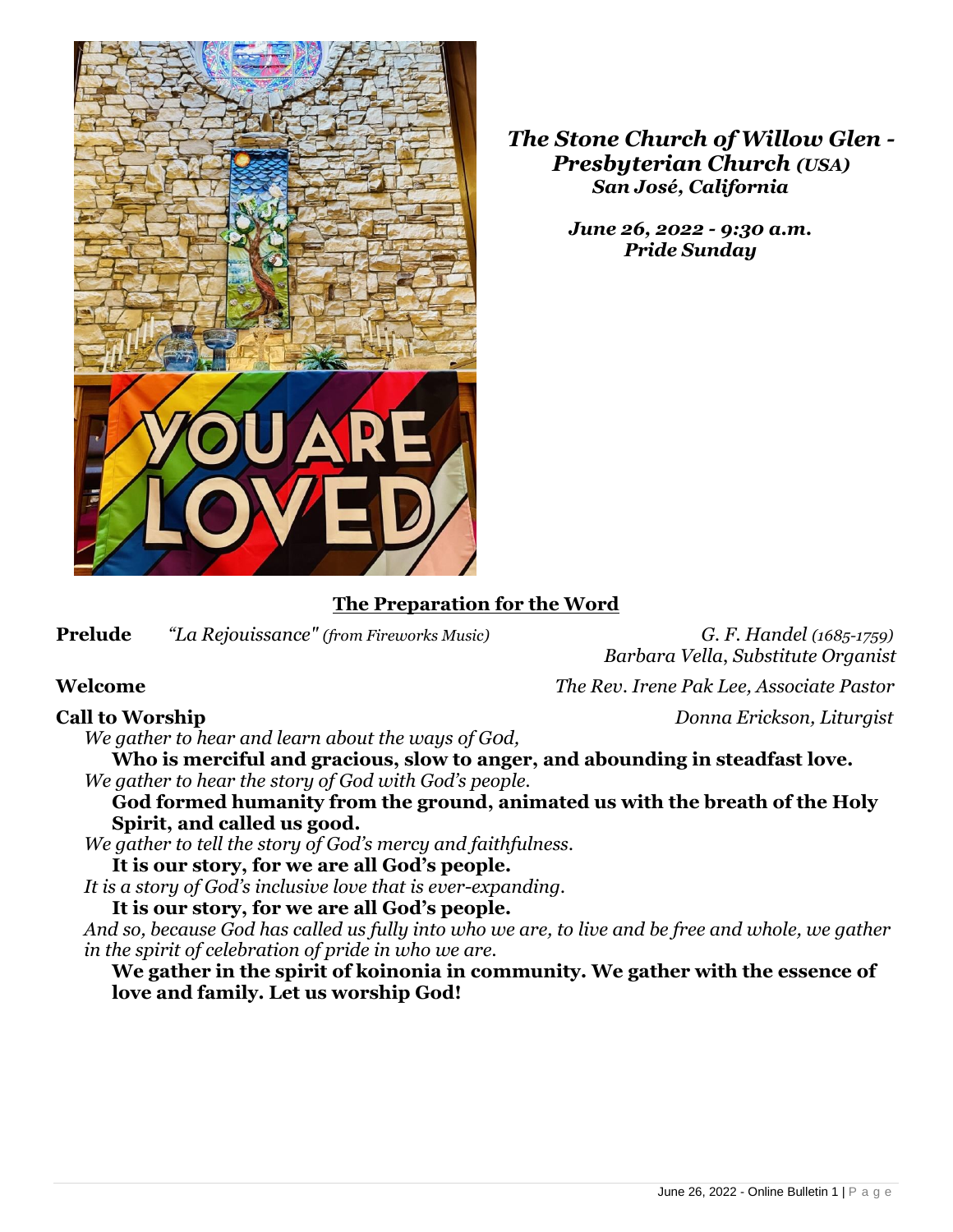#### **\*Opening Hymn #455** *"All Creatures of our God and King"*

*1 All creatures of our God and King, lift up your voice and with us sing alleluia, alleluia! Thou burning sun with golden beam, thou silver moon with softer gleam, alleluia, alleluia alleluia, alleluia, alleluia!*

*2* 

*Thou rushing wind that art so strong, ye clouds that sail in heav'n along, O sing ye, alleluia! Thou rising morn, in praise rejoice, ye lights of evening, find a voice, alleluia, alleluia alleluia, alleluia, alleluia!*

*3* 

*Thou flowing water, pure and clear, make music for thy Lord to hear, alleluia, alleluia! Thou fire so masterful and bright, that givest man both warmth and light, alleluia, alleluia alleluia, alleluia, alleluia!*

*4* 

*Thou fertile earth, that day by day unfoldest blessings on your way, O sing ye! Alleluia The flowers and fruits that in the grow, Let them God's glory also show! alleluia, alleluia alleluia, alleluia, alleluia!*

# **Call to Confession**

*Jesus said, Come to me, all you who are tired, who are worn out from carrying heavy burdens. Put down the heavy load that you are carrying, and you will find rest for your souls. Let us join together in confession, trusting that we will find grace, rest, and peace in and through our merciful God.*

**Prayer of Confession** *(adapted from a More Light Presbyterians worship liturgy)*

**Loving Creator,** 

**We confess that we too often desire "normal" knowing that normal is not a thing that exists. We are impatient, pushing process and progress for the sake of process and progress, and not for the sake of justice or kindness. We allow shame to rule us, partitioning off parts of ourselves instead of celebrating our abundance. We confess we lack imagination, refusing to open ourselves to the possibility that there can be other way to do things, another way to exist together.** 

**In all of these things, O God: We forget we are made for joy. We forget we are made for pleasure. We forget we are made for relationships. Forgive us and help us to be honest with you and with ourselves about the truths in our lives that we need to acknowledge.**

### **Silence**

### **Assurance of Pardon** *Rev. Irene Pak Lee*

*Siblings in Christ, as God's beloveds, we are made for joy. We are made for pleasure. We are made for relationships. We belong to one another just as certainly as we all belong to God. Know that you are loved. Know that you are forgiven. Know that you are valued, that you are worthy and be at peace.*

### **The Passing of the Peace**

*The Peace of Christ be with you.*

### **And also with you.**

*Please remain seated and greet folks seated around you with a sign of peace.*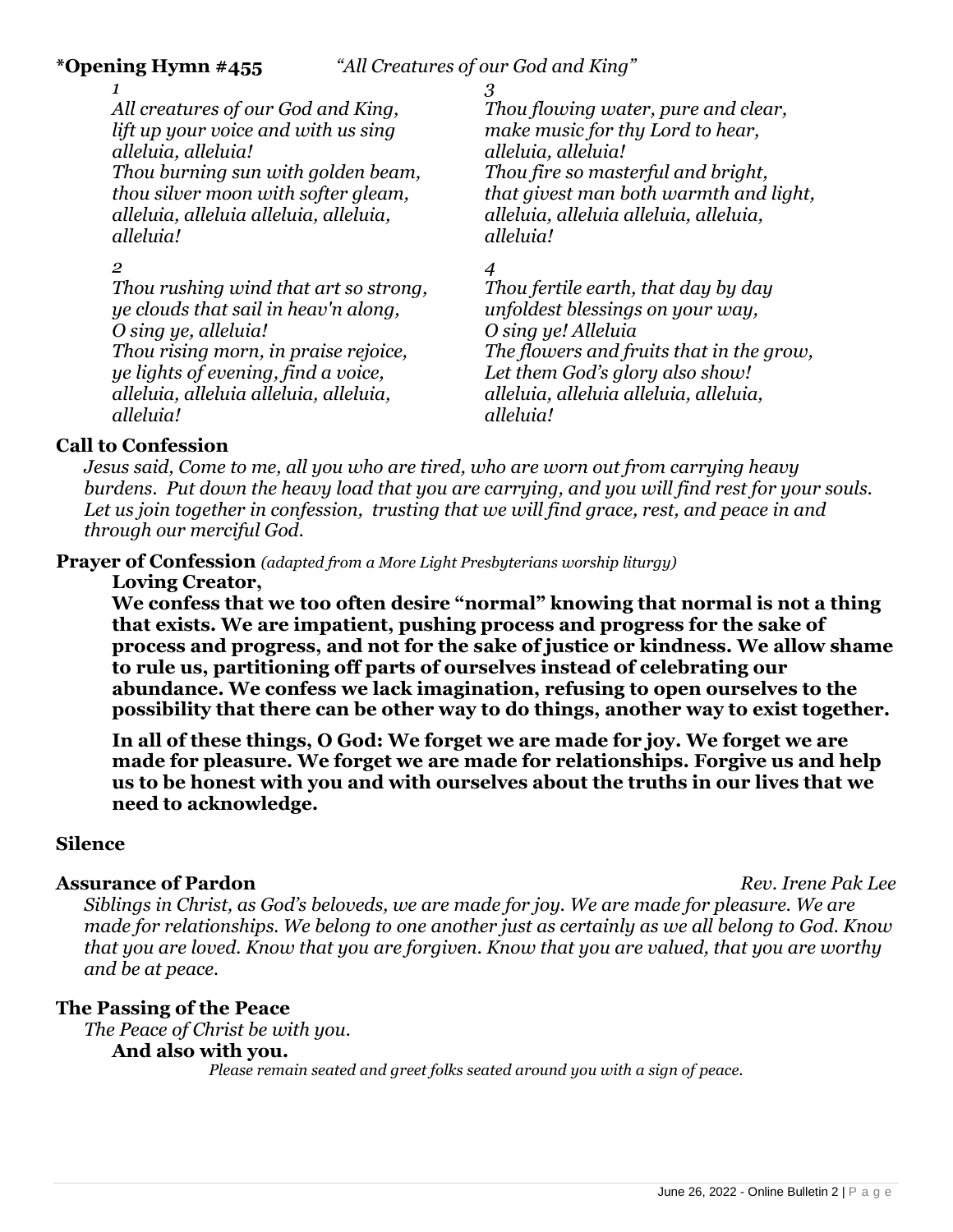## **We Listen To God's Word**

# **The Old Testament Lesson** *Genesis 1:26-27 (Common English Bible)*

*Then God said, "Let us make humanity in our image to resemble us so that they may take charge of the fish of the sea, the birds in the sky, the livestock, all the earth, and all the crawling things on earth." God created humanity in God's own image, in the divine image God created them, male and female God created them.*

# **The Gospel Lesson** *John 3:16-17 (An Inclusive Language Lectionary)*

*For God so loved the world that God gave God's only Child, that whoever believes in that Child should not perish but have life. For God sent that Child into the world, not to condemn the world, but that through that Child the world might be saved. This is the Word of our God.* **Thanks be to God.**

| Anthem | "God of Rainbows" | by Julia Roberts<br>Julia Roberts, vocals & Derk Johnson; guitar |
|--------|-------------------|------------------------------------------------------------------|
|        |                   |                                                                  |

**Children's Sermon** *Mary Jo Blazek, Church School Administrator (Children will return to sit with their parents today)*

## **The Epistle Lesson** *Romans 12:9-16b (Inclusive Language Lectionary)*

*Let love be genuine; hate what is evil, hold fast to what is good; be affectionately devoted to one another; outdo one another in showing honor. Never lag in zeal, be aglow with the Spirit, serve the Sovereign. Rejoice in your hope, be patient in tribulation, be constant in prayer. Contribute to the needs of the saints, practice hospitality. Bless those who persecute you; bless and do not curse them. Rejoice with those who rejoice, weep with those who weep. Live in harmony with one another; do not be haughty, but associate with the lowly.*

**Sermon** *Rev. Irene Pak Lee*

### **We Respond to the Good News**

**Call for the Offering** *Kelsey Lax, Deacon*

**Offertory** *"Parsley, Sage, Rosemary & Thyme" Simon and Garfunkel*

*Derk Johnson on guitar*

**\*Dedication of the People and Their Gifts Hymn #592**  *Praise God, from whom all blessings flow; Praise God, all creatures here below; Praise God above, ye heavenly host; Creator, Savior, Holy Ghost.*

### **\*Prayer of Dedication**

**Prayers of the People and the Lord's Prayer** *Kelsey Lax, Deacon* **Our Father, who art in heaven, hallowed be thy name. Thy Kingdom come. Thy will be done, on earth as it is in heaven. Give us this day our daily bread, and forgive us our debts as we forgive our debtors. And lead us not into temptation, but deliver us from evil. For thine is the kingdom, and the power, and the glory forever. Amen.**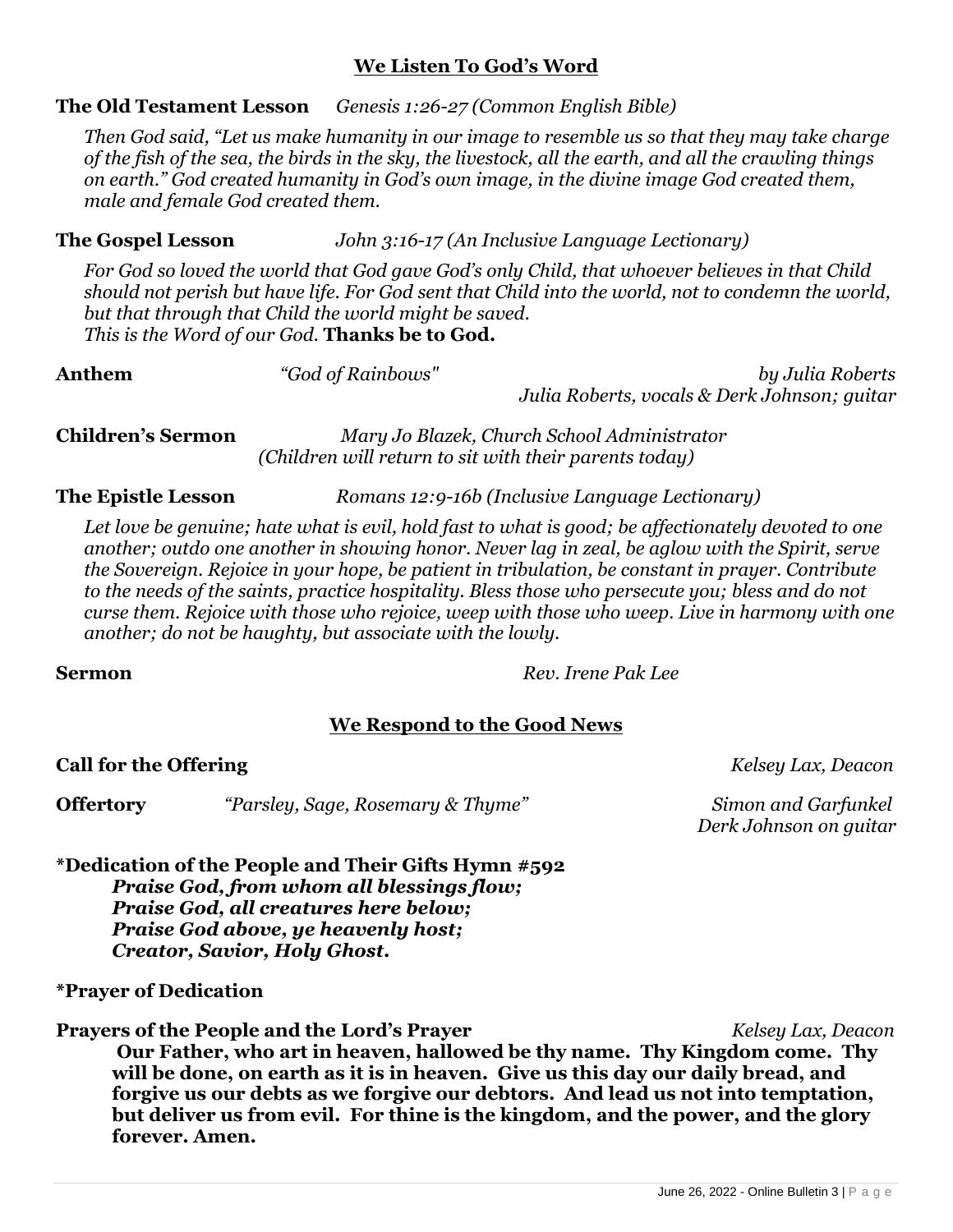#### **We Go Out in God's Name**

**\*Closing Hymn** *"Let Us Build a House" see insert #301 Glory to God hymnal* 

*1 Let us build a house where love can dwell And all can safely live, A place where saints and children tell How hearts learn to forgive. Built of hopes and dreams and visions, Rock of faith and vault of grace; Here the love of Christ shall end divisions: <Refrain> All are welcome, all are welcome, all are welcome in this place.*

*4 Let us build a house where hands will reach Beyond the wood and stone To heal and strengthen, serve and teach, And live the Word they've known. Here the outcast and the stranger Bear the image of God's face; Let us bring an end to fear and danger: <Refrain>*

#### *2*

*Let us build a house where prophets speak, And words are strong and true, Where all God's children dare to seek To dream God's reign anew. Here the cross shall stand as witness And as symbol of God's grace; Here as one we claim the faith of Jesus: <Refrain>*

#### **\*Charge and Benediction**

**Postlude** *"Allegro" (from Symphony in D, op. 2, no. 5) William Boyce (1711-79)*

*Feel free to depart quietly. Please be mindful of those enjoying the postlude. Please exit thru the back doors, thru the Narthex to the patio.*

#### **ASL Interpreter ~ Amberle Walsh**

Bulletin cover photo taken by Irene Pak Lee

*The Stone Church of Willow Glen acknowledges that the land on which we worship this morning is the unceded land of the Muwekma Ohlone people.*

The liturgist this morning is **Donna Erickson.**

This week's ushers include **Bob & Fran Cole** and **Sue Evans.**

You are invited to join us for coffee and fellowship on the patio after the Worship service. During June, the **Steward-ship Committee** and friends are serving coffee and refreshments.

> *Membership Inquiry Luncheons: Mar & Nov* Contact [Irene\\_pak@stonechurch.org](mailto:Irene_pak@stonechurch.org)

**Welcome Guests and Visitors!** We hope you already feel at home among us here at Stone Church. Please join us for refreshments and fellowship after worship. During the summer months, children remain in worship with you for the entire service, they are welcome to join the other children during the Children's Sermon. **There is no children's church school during the summer.** 

**We Welcome** the sound of any little ones during worship, but if your baby gets too wiggly for you, you may take them to the nursery, located in the hallway between the Sanctuary & the Social Hall. The nursery is for children ages 0-3.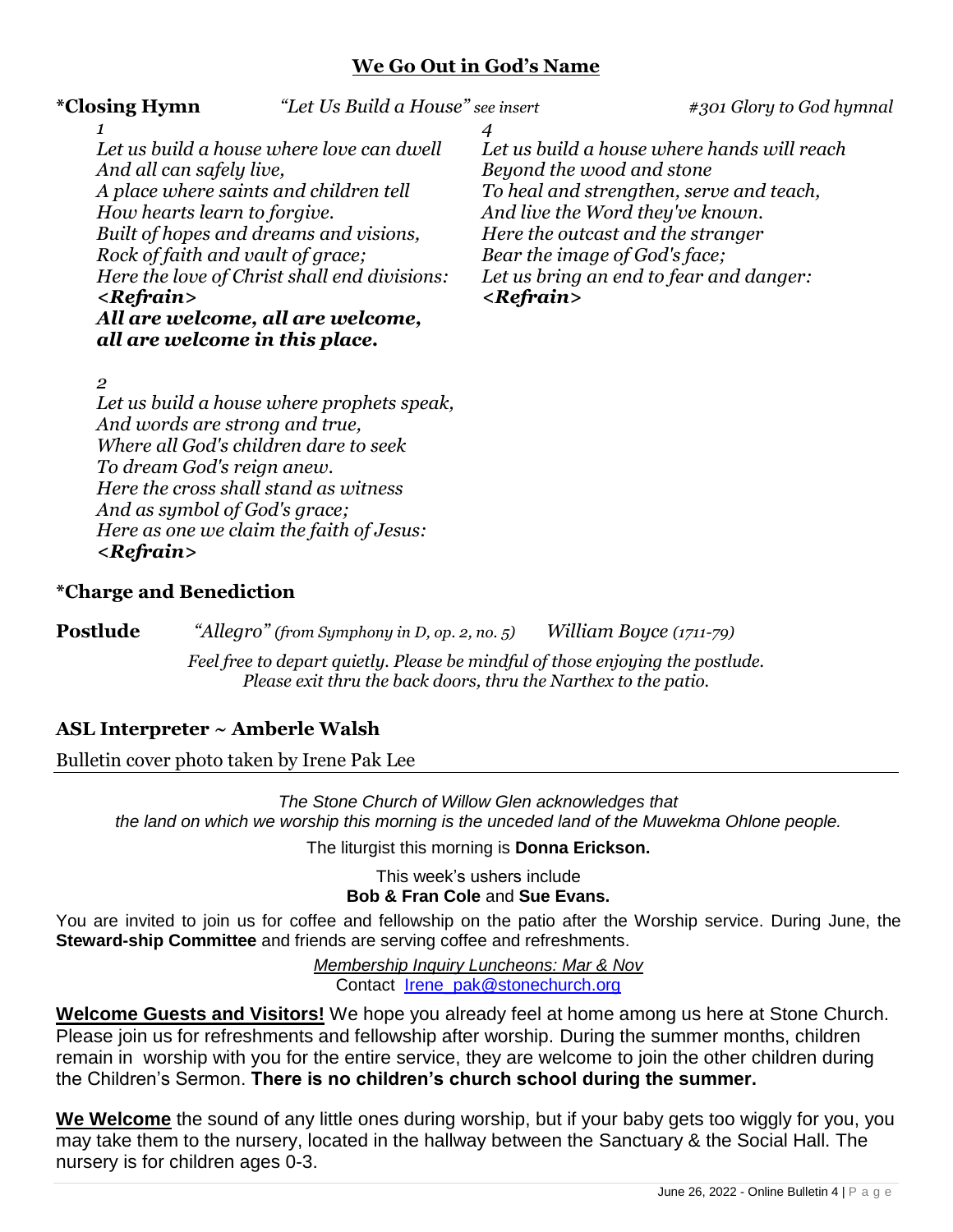**The Worship Floral** committee has provided the Retable flowers today to honor Ed "Tab" Tablak's 101<sup>st</sup> birthday on June 30<sup>th</sup>! Tab has been a member of Stone Church for 65 $\frac{1}{2}$  years! He and his wife, June (and 4 of their children) joined Stone Church at an altar call on Christmas morning, 1956! Fortyone people joined that day. Tab has been both an Elder and a Deacon several times and has remained an integral part of this church. Happy Birthday, Tab!

**Adult Ed** – SA (11am) – Join our Stephen Ministers for - *Alzheimer's - the 10 Warning Signs and What to do Next.* Today's speaker is Vanessa Souza, Senior Manager, Community Engagement at Alzheimer's Association of Northern California and Northern Nevada. [Meeting ID: 819 1271 0217;](https://us02web.zoom.us/j/81912710217?pwd=eXVhYkIrcHY4LzVrWXNKZk5wZlh6QT09) Passcode: stone

**Hazel James' Memorial is Today** at 3pm; everyone is welcome; a small reception will follow the service. The service is in-person and available on Facebook Live (not on Zoom). You don't need a FB account to log on, just scroll down until you see the video playing. The live feed will begin around 2:55PM. [Facebook.com/stonechurchwg](https://r20.rs6.net/tn.jsp?f=001ZqU-yTPLOPCNgdhjmTPpA4hR7pUK74RAvHYtk2EQl5aP3tCd2YHOTVdwr1hQTNsC3LzWoHQTY9lMJ6Jufv5OvJpEzPDb2pHnvX37jeriFNQEpH-7mc3NqOp3LuIGJ2VVJdd-YfRdO4EM2pPnHkIHiYK3uQozEJvL&c=8mTsuesDb64fJWPcHR5dkXKxeofo5Ky2jRdwN2l_3_bOpxEmz_sPLA==&ch=DM5VJYVL1JExzTgzjIHa3cSTLjOo_e2duRhQug8W_I8jtPd5xDd2Cg==)

**Youth Group** will be joining another church to play *Capture the Flag* **this Wed, Jun 29th** (7:30-9pm) at Houge Park (Twilight Drive & White Oaks Ave, SJ, 95124). Join us for a fun evening! Contact Rev. Irene (*irene\_pak@stonechurch.org*). The Youth Group is for those entering 6<sup>th</sup> grade through 12<sup>th</sup>.

**Vacation Church School Has Been Canceled** – If you have already sighed up, Mary Jo will send you more information.

**Pam Hood has Resigned as Our Organist** - This past Tues, Session received a letter of resignation from our beloved organist, Pam Hood. Many of you know Pam has been on medical leave since February. Due to continued unknowns in her health, at this time she has decided to focus on her health and a full recovery. She hopes, and intends, to continue as part of this community when she is able. Please **save the date of Sunday, July 24th ,** Pam will be back to play in worship. Let us join together to express our gratitude for her years of service. We are grateful for the joy and spirit she brought to worship and continue to hold her in our prayers as she focuses on her health.

**Thank You Elders and Deacons Class of 2022** – These are the names of the outgoing class of 2022, **Deacons** - Amity Bateman, Tammy Coleman; Todd Davidson, Julie Ludwig, Alice McNelis, Charlotte McNelis, and Mike Raby-Brown; and **Elders** – Sue Evans, Steven Graham, Jim Hagan, Jan Keifer, Jodi Lax, Kelsey Lax, Scott Nelson, and Nancy Paul.

At the end of this month, they will end their 3-year term of service. This unsuspecting group of nominees started their 3-year term in July 2019, never realizing all the un-certainty and change that would mark their term, the church, and the world. Seek them out and give them a big *Thank You* for the amazing work they've done so graciously for our church and community; they are amazing! Next month we will welcome the new slate, Class of 2025!

**College Scholarships Available from PW's Hudspeth Trust –** Applications for this year's funds are available in the office (in the PW mail-slot), or to have an application emailed, contact the office (office manager@stonechurch.org). If you have questions please contact Nanci Eksterowicz [\(nancigrace@comcast.net,](mailto:nancigrace@comcast.net) 1-408-887-2965). The application **deadline is July 15th**. US mail your application to PW of Stone Church, 1937 Lincoln Ave, SJ 95125 or email nancigrace @comcast.net.

**Irene's Sabbatical** – Typically, pastors earn their 3-month sabbatical after 7 years of service; Irene earned that milestone 3 years ago! She has scheduled her time away for **Jul 31st – Oct 31st ,** and she will preach that last Sunday before leaving, July 24<sup>th</sup>. While away she won't check email, Rev. Evie Macway will be here, and her door is always open. BTW, Irene will celebrate 10 years of working at Stone Church on August 1<sup>st</sup>!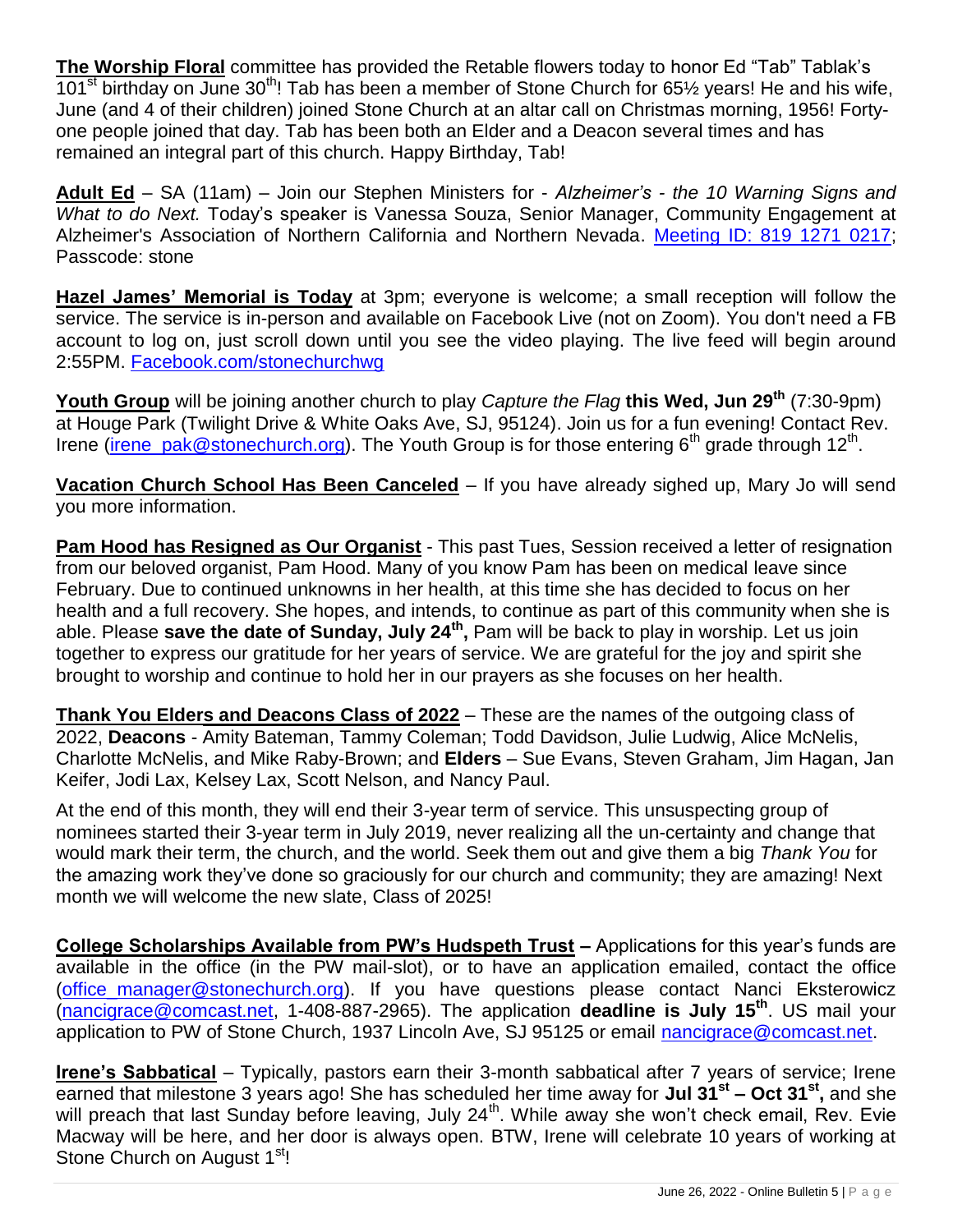Weekly Updates, from Fred Oliver, will be on hiatus through August, returning Sept 9<sup>th</sup>. During this time, the office will send out the bulletin on Fridays, via email. If you'd like to be added to our email list please send contact the office [\(office\\_manager@stonechurch.org\)](mailto:office_manager@stonechurch.org).

**Our Clerk of Session**, Mel Goertz, will step down from the position on June 30<sup>th</sup>. The Clerk is the person who takes minutes for the Session and maintains all of the church's ledgers of membership, births, baptisms, deaths, and who has served as deacons, and elders. Mel has been our Clerk since July 2014, and has kept meticulous records and has been a great source of information throughout his term. Thank you, Mel, for your faithful service to our church and congregation! He will hand the books over to our new Clerk of Session, Deborah Crim, on July 1<sup>st</sup>. Welcome, Deborah!

#### **June 26 – July 3, 2022**

#### **Sunday (6/26)**

9: 30 - 10:30am Worship - SA & Zoom 10:30 - 11am Coffee Fellowship - Patio 11am - 12pm PNC - Room 5 3 - 5pm James' Memorial - SA/K/SH

#### **Monday (6/27)**

**Tuesday (6/28)**

7 - 8:30pm Deacons - SH

#### **Wednesday (6/29)**

**Thursday (6/30)**

**Friday (7/1)**

#### **Saturday (7/2)**

9 - 11am Garden Group

#### **Next Sunday (7/3)**

9:30 - 10:30am Worship & Communion - SA 10:30 - 11am Coffee Fellowship - Patio

**JUNE Birthdays**: (2<sup>nd</sup>) Isabel Jaffer; (3<sup>rd</sup>) Glenn Van Den Bosch; (4<sup>th</sup>) Barbara Arata; (6<sup>th</sup>) Darrin Johnson, Jillian Ritchie; (12<sup>th</sup>) Nana oye Botchway; (14<sup>th</sup>) Mercedes Martin; (17<sup>th</sup>) Eden Lee; (19<sup>th</sup>) Julia Lohman, Rev. David McCreath;  $(20^{th})$  Bill Raby-Brown;  $(22^{nd})$ Ronni Pahl; (23<sup>rd</sup>) Alice Bailey, Carrie Giorgianni, Anne Towler;  $(26^{th})$  Bob Fraser;  $(27^{th})$  Brian McNelis;  $(29<sup>th</sup>)$  Stephanie Easton;  $(30<sup>th</sup>)$  Tab (Ed Tablak) will be 101 years old!

**JUNE Anniversaries**: Susan & Charlie Bedolla (6/11/99); Diane & Glen Van Den Bosch (6/11/77); Mary Jo & John Blazek (6/12/82); Maureen Ryan & Michael Donald (6/13/98); Mary Stone & Craig Bowers (6/15/85); Claire & Bill Ribble (6/18/66); Alice & Brian McNelis (6/?/91)

| The Elders of the Session<br>Clerk of Session ~ Mel Goertz |                    |                        |  |
|------------------------------------------------------------|--------------------|------------------------|--|
| Class of 2022                                              | Class of 2023      | Class of 2024          |  |
| Amity Bateman                                              | <b>Bob Cole</b>    | Fran Basso             |  |
| Tammy Coleman                                              | Derk Johnson       | Carter Edwards         |  |
| Todd Davidson                                              | Emily Meacham      | <b>Gary Fritz</b>      |  |
| Julie Ludwig                                               | Nina Mundi         | Meredith Hurley        |  |
| Alice McNelis                                              | <b>Fred Oliver</b> | Barbara Krause         |  |
| <b>Charlotte McNelis</b>                                   | Kathy Stark        | <b>Brad Tips</b>       |  |
| Mike Raby-Brown                                            |                    |                        |  |
| <b>The Board of Deacons</b>                                |                    |                        |  |
| Moderator ~ Jodi Lax                                       |                    |                        |  |
| Class of 2022                                              | Class of 2023      | Class of 2024          |  |
| Sue Evans                                                  | Tim Collins        | Michele Edwards        |  |
| Steven Graham                                              | Angie Davidson     | Morgan Lord            |  |
| Jim Hagan                                                  | Nanci Eksterowicz  | Wendy Lord             |  |
| Jan Keifer                                                 | Julia Kiplinger    | Jenny Pichon           |  |
| Jodi Lax                                                   | Ronni Pahl         | Kathleen Oliver        |  |
| Kelsey Lax                                                 | Nancy Shearer      | Maureen Searing        |  |
| <b>Scott Nelson</b>                                        |                    | <b>Brandon Walters</b> |  |
| Nancy Paul                                                 |                    |                        |  |

**Mail: 1937 Lincoln Ave, SJ 95125 Office M-F 9am - 1pm 1108 Clark Way 1 (408) 269 - 1593 wwwstonechurch.org Pastors' day off : Mondays**

# **STAFF DIRECTORY**

**The Rev. Evie Macway - Interim Pastor** evie\_macway@stonechurch.org

**The Rev. Irene Pak Lee** - Associate Pastor irene\_pak@stonechurch.org

**The Rev. Dr. David McCreath** - Parish Associate rovinrev@gmail.com

**The Rev. Marge Palmer** - Pastor Emerita

**Nancy Kromm** - Choir Director nancy\_kromm@stonechurch.org

**Barbara Vella** - Substitute Organist

**Peggy Spool** - Children's Choir Director

**Mary Jo Blazek** - Church School Administrator maryjo\_blazek@stonechurch.org

**Jennifer Scott-Brand** - Office & Facility Manager office\_manager@stonechurch.org

> **Ruthanne Martinez** - Treasurer – treasurer@stonechurch.org